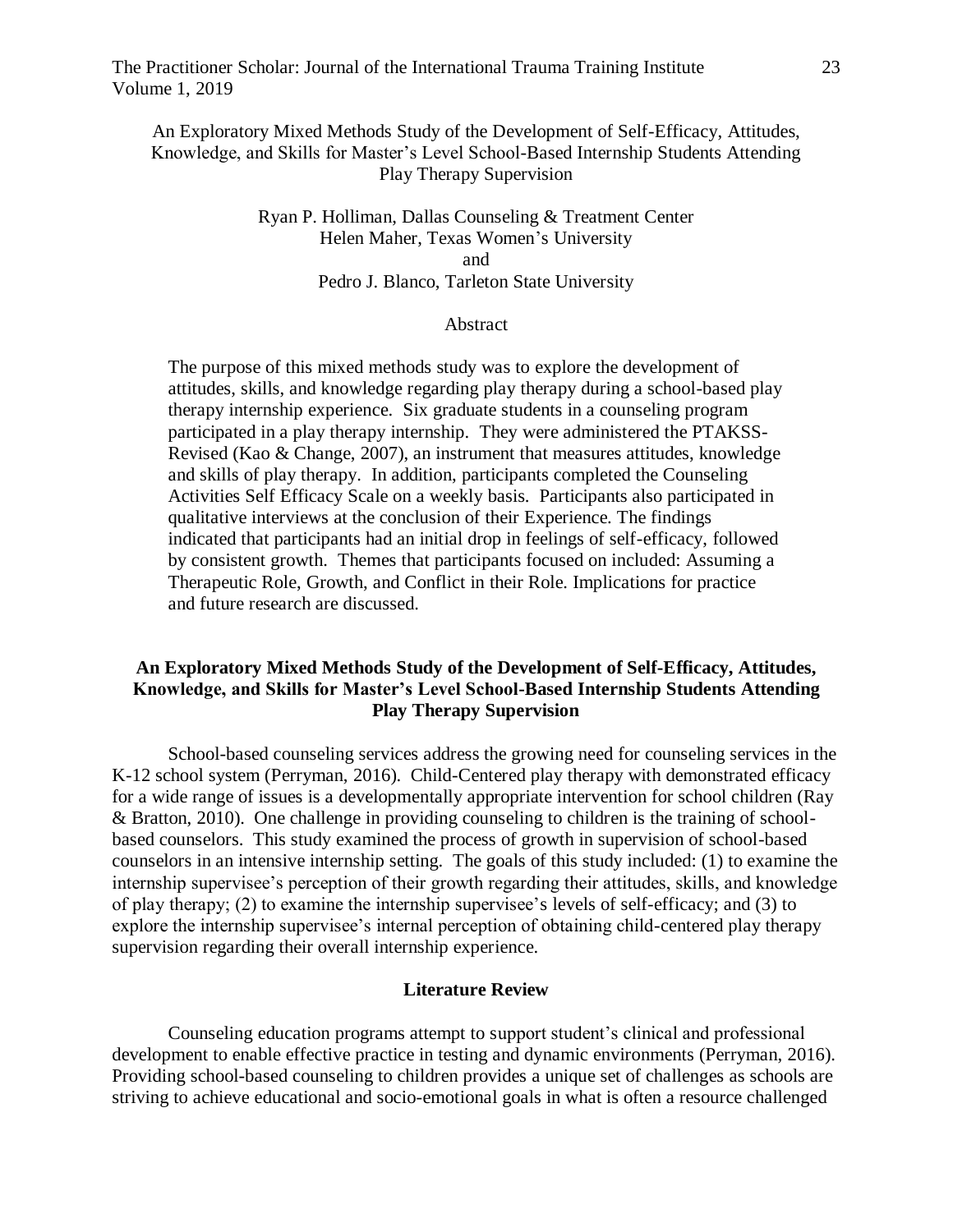environment (Perryman, 2016). Internship students working within a school setting find opportunities that support their roles as both a counseling professional and advocate of students. These challenges require the support and guidance of professional supervision.

The school environment plays a crucial role in children's lives as school-based experiences are foundational in supporting both educational and developmental needs (Perryman, 2016). It is estimated that one out of seven children in the United States between the ages of two and eight years have a diagnosed mental, behavioral, or developmental disorder (National Research Council & Institute of Medicine 2009). Schools play an integral role in identifying and addressing children's socio-emotional development and associated disorders in collaboration with parents and community services (Rimm-Kaufman & Hulleman, 2015).

Because children's socio-emotional development is linked to other developmental domains and mental health disorders, effective, timely, and appropriate interventions are imperative **(**Briggs-Gowan & Carter, 2008; Merikangas et al. 2010). Within the school environment, identifying and addressing socio-emotional difficulties often falls within the purview of the school counselor. However, supports for adequate therapeutic interventions are often challenging given the multiple professional demands experienced by school counselors and high student-counselor ratios (Evans & Weist, 2004; Perryman, 2016; Stickley, Muro & Blanco, 2013).

Collaborative services between university counselor education programs and K-12 schools present an effective method to overcome these challenges. These collaborative services are a support network that reflects the broader responsibility and shared goals of community advocacy that exist between all institutes of education (Palladino-Schultheiss, 2005). Providing children with timely psycho-social interventions offers schools an on-site therapeutic service that supports the work of school counselors. In addition, it eases stressors associated with limited resources while offering families access to professional, no-cost counseling (Muro, Stickley, Muro, Blanco & Tsai, 2015).

Counselor education and supervision programs hold preparing student interns for these multiple roles as an important priority. These programs include comprehensive instruction that encompasses not only the theory and skills required for effective practice but must also create an environment of leadership that supports professional and personal growth. These developmental needs may be viewed through an andragogical lens, a model of adult education where selfdirected learning reflects an awareness of student's individual needs and previous learning (Holmes & Abington-Cooper, 2000; Merriam, 2001). Pew (2007) suggests within an andragogical model of education, the support of students' external or intrinsic motivation results in different behaviors and experiences.

### **Supervision**

Supervision is an integral element of counselor practice and growth. It underpins professional development during a counselor's initial training while also developing counseling self-efficacy within professional practice (Cashwell & Dooley, 2001). Wheeler and Richards (2007) suggest supervision impacts a broad range of domains within counselor practice including self-awareness, skills development, self-efficacy, and growth. Client outcomes, which correlate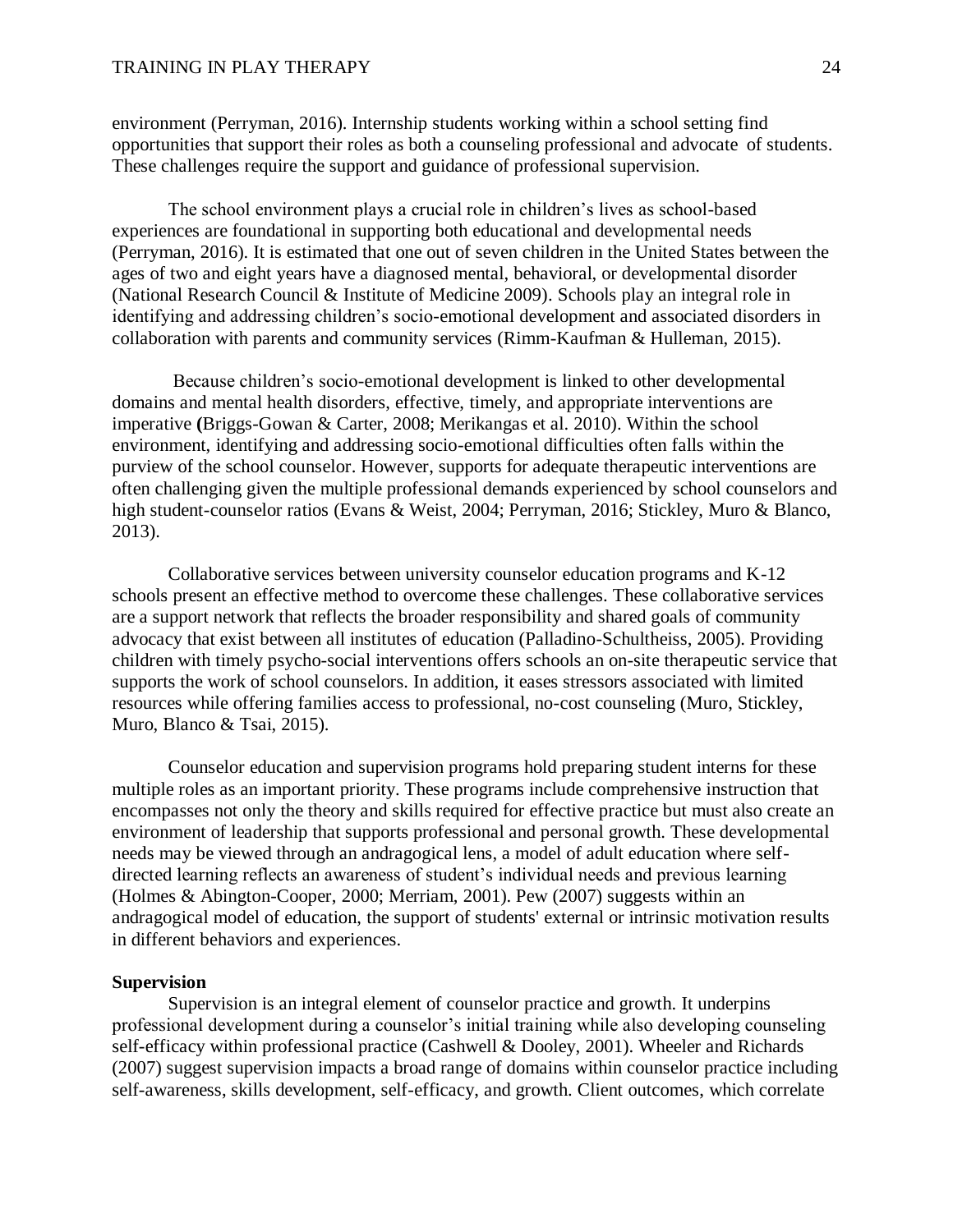with the facets of personal and professional growth associated with supervision, highlight the importance of these domains (Halverston, Miars & Livneh, 2006). Counselor education programs show professional leadership through ongoing clinical supervision in training. The supervisory alliance supports students counseling self-efficacy, while also establishing the importance of ongoing clinical development within professional practice (Marmarosh et al. 2013; Cashwell & Dooley, 2001).

Supervision is part of a broader framework of support used by students in training. In a study by Flasch, Taylor-Dillman, Clauber, and Robinson (2017) students identified both peer relationships and supervision as elements of a coping framework that mitigated program related stress and minimized the gap between theory and practice. The impact of supervision and the supervisory process on students perceived self-efficacy is an important aspect of counselor education. Fernando and Hulse-Killacky (2005) found that supervisory styles influence the selfefficacy levels of counseling students and their overall satisfaction with supervision. Interpersonal styles of supervision correlate with higher levels of student satisfaction with supervision, whereas a task orientated style of supervision relates to higher levels of perceived self-efficacy.

## **Supervision of Play Therapy**

Effective training in Child Centered Play Therapy (CCPT) includes supervision that focuses on the theory and practice of play therapy. Allen, Folger and Pehrsson (2007) suggest principles for play therapists outlined by the Association for Play Therapy (APT) require supervisors to use a supervisory model that meets the needs of play therapy students and expected professional standards. This enables students to understand the unique setting in which play therapy occurs and the specific skills that enable its efficacy.

Both Moustakas and Guerney (as cited in Ray, 2011) highlight the importance of ongoing supervision for play therapy students believing it allows students to integrate theory and clinical skills while also supporting individual awareness. Supervisors occupy an essential leadership role in this process by acting as role models for play therapists through their own attitudes, and reflections while striving for the highest standards of supervision training (Kranz & Lund, 1994; Fall, Drew, Chute, and More, 2007). Effective play therapy supervision enables the identification of countertransference issues within clinical practice and enhances the overall effectiveness of the therapist (Wheeler & Richards, 2007; Metcalf, 2003)

#### **Supervision of CCPT**

In CCPT the focus of supervision is on the relationship between the play therapist and client specifically on how the therapist's skills and attitudes influence the quality of the therapeutic relationship (Ray, 2011). It is the play therapist's use of skills gained through clinical training and self-awareness that supports an effective therapeutic environment. Ray (2004) proposed a collaborative relationship between supervisors and supervisees that encompasses congruence, unconditional positive regard, and an emphatic understanding of the supervisee's experience. It is in this relationship that students can explore clinical experiences, personal growth, and challenges as they progress towards greater clinical effectiveness. In time the supervisor leads the supervisee towards a peer relationship where consultation replaces guidance while still reflecting the core conditions.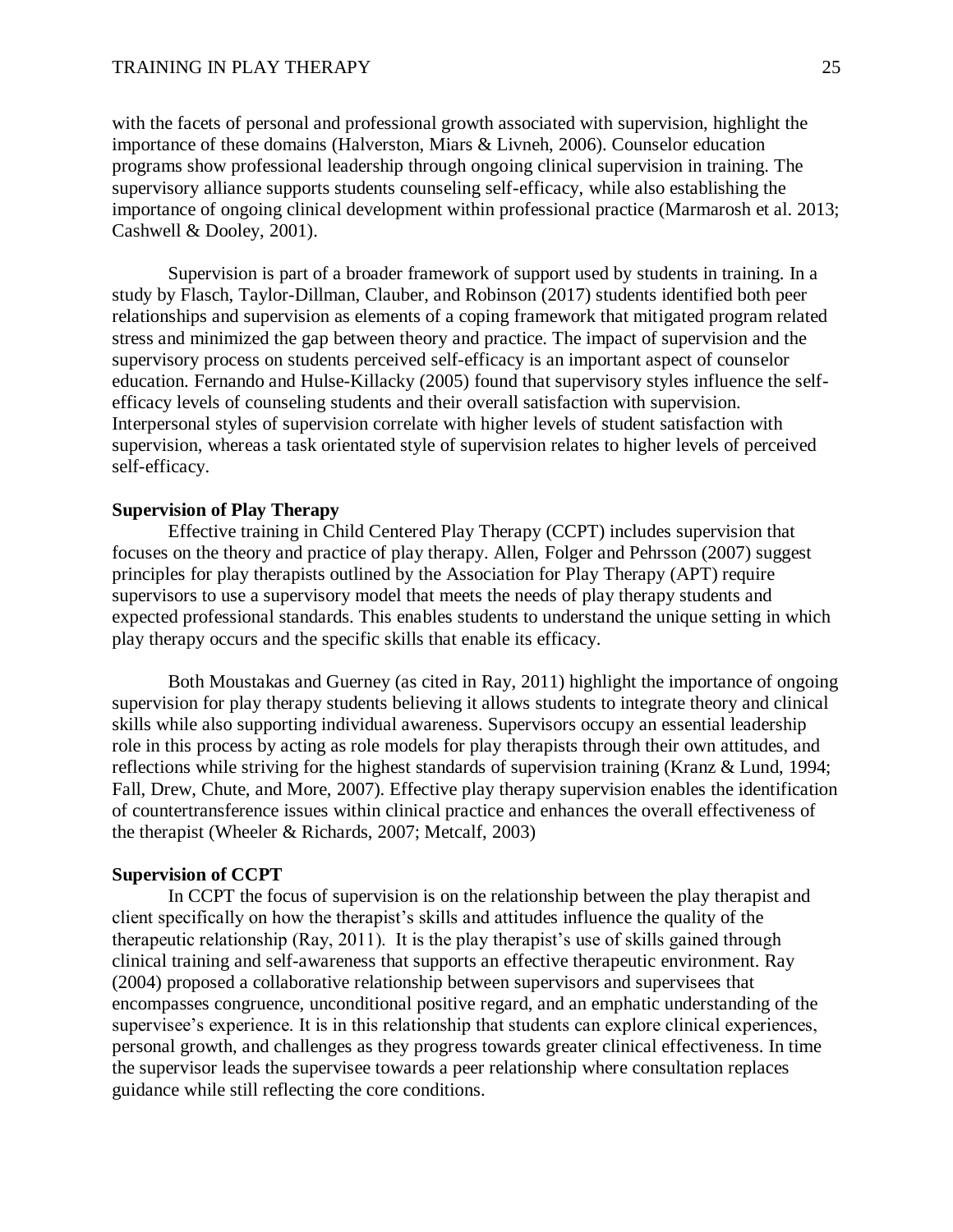Effective supervision supports student self-efficacy during clinical training. For counselors who utilize a play therapy model, accessing clinical supervision serves as an essential element in professional development. School counselors face a lack of access to appropriate play therapy training and supervision (Van Horne & Post, 2016; Perryman, 2016).

The experience of empathic understanding within the supervision relationship enables CCPT students to develop effective skills and attitudinal responses while also exemplifying the parallel process between the student and their clients (Stulmaker, Lertora & Garza, 2015). The supervisor-supervisee relationship embodies the knowledge, attitude, and skills that students will aspire in future clinical practice. This is in keeping with the Rogerian roots of CCPT where supervisees engage in self-directed practice and where they are valued within a collaborative environment (Merry, 2001).

# **CCPT Training**

Within CCPT training the development of knowledge, attitude, and skills prepares students for counseling practice that incorporates professional and personal progress. Ray (2011) recommended counselors undergo specialized education, training, and supervision. This includes a broad knowledge base about child development, related issues, and empirical research that serves to inform best practice.

In CCPT the therapist's attitude is an integral element of the therapeutic process, and fundamental to the effectiveness of the approach. Landreth (2012) suggested effective therapeutic interventions communicate congruence. The therapist's authentic self-awareness enables emotional connection whilst remaining rooted in the child's experiential reality. The therapist empathically senses the client's experience without judgement or efforts to change the child's perceptions or behavior. When a play therapist conveys unconditional positive regard, he/she honors the child's ability and right to navigate their world in a way that meets their needs. The play therapist understands that the embodiment of these attitudes is the foundation of the therapeutic relationship and creates an environment conducive to authentic expression and healing for the child. When counselors possess appropriate attitudes and knowledge it enables effective play therapy skills that create a meaningful understanding of the client's experience (Ray, 2011).

When CCPT training and education integrates these important skills in training, outcomes such as preparation for future roles in professional leadership and advocacy are supportive. An instrument developed to assess standards is The Play Therapy Attitude-Knowledge- Skills Survey (PTAKSS) developed by Kao and Landreth (1997). This instrument assesses the components of attitude, knowledge, and skills in CCPT training. Many researchers have used the PTAKSS to assess training variables and outcomes for CCPT students (Bratton, Landreth, & Homeyer, 1993; Crane & Brown, 2003; Homeyer & Brown, 2002; Hoymeyer & Rae, 1998; Kagen & Landreth, 2009). In addition, several researchers have conducted studies that showed increased scores in student training outcomes following CCPT training using the PTAKSSrevised.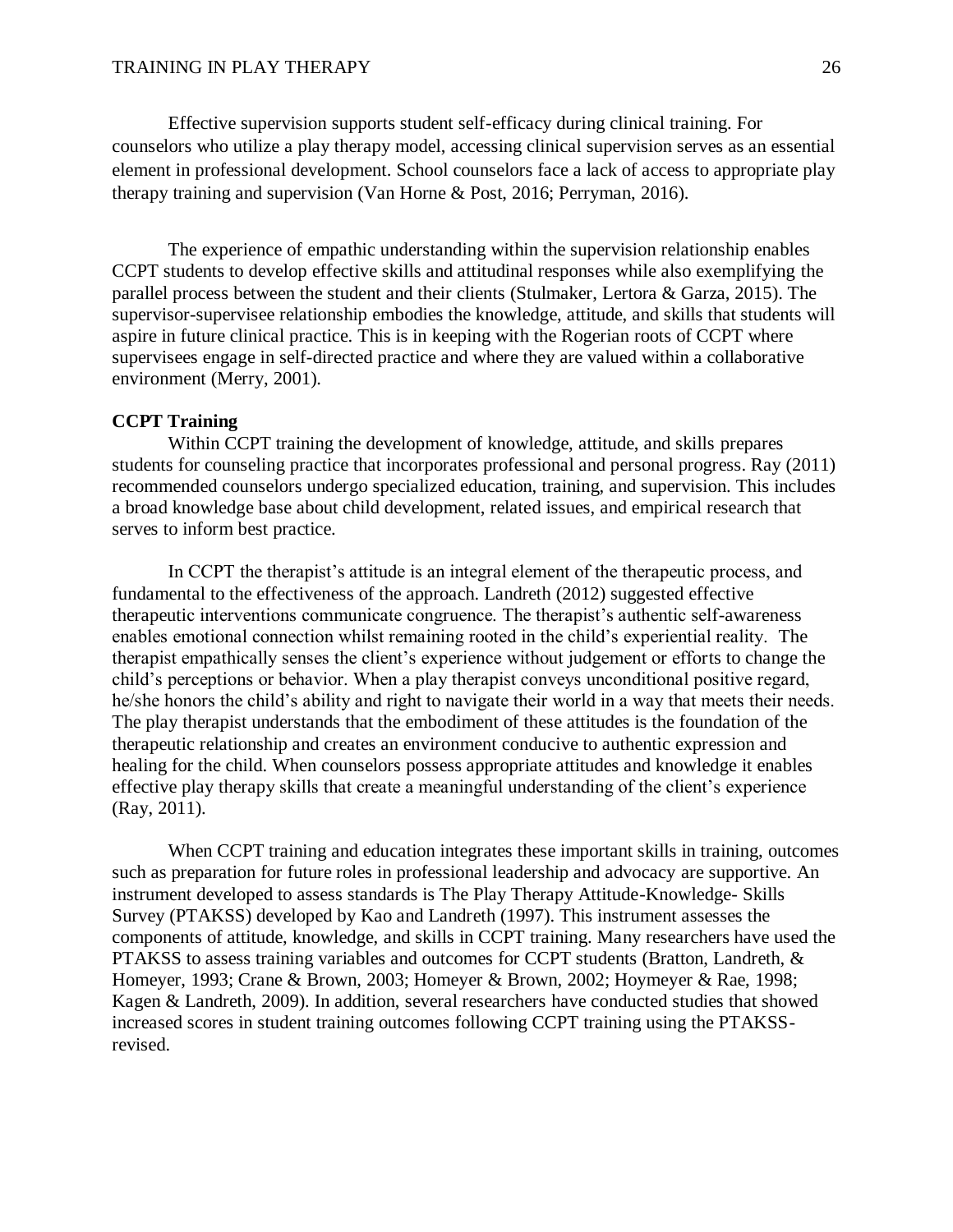## **Development of Self-Efficacy**

The interpersonal quality of CCPT is reliant on the personal and professional development of the therapist, of which counseling self-efficacy is an integral element (Larson, 1998; Bandura, 1956). Counseling self-efficacy relates to an individual's belief in their own competency as a counselor and reflects the scholastic environment, experiences in training, student's individual needs, and development (Barnes, 2004; Marmarosh et al. 2013). Counseling self-efficacy is experienced through the model of leadership found in the supervisory alliance which empowers students to exert self-control while viewing challenges as opportunities for mastery, supporting future professional achievements and efficacy (Larson, 1998).

Several studies supported the need for students to gain a broad range of experiences that facilitate mastery and enhance their developing self-efficacy. These studies recognized that the supervisory alliance scaffolds student self-efficacy through performance feedback, advocacy, and mentorship (Daniels & Larson 2001; Larson 1998). Self-efficacy is associated with advanced empathy which leads to an increased ability to deal with dichotomy, an enhanced ability to assess and process, and choose the appropriate therapeutic techniques to use in counseling sessions (Halverston et al. 2006). In addition, higher levels of self-efficacy during practicum result in positive clinical experiences under supervision. Mullen, Uwamahoro and Lambie (2015) suggested there is a need to recognize the development of self-efficacy prior to clinical work. Mullen et al. (2015) also suggested that coursework received prior to clinical sequences had a positive impact on self-efficacy.

Flasch, Bloom, and Holladay (2016) suggested factors relating to counselor training such as feedback and opportunities for clinical experience influence the development of self-efficacy. A study by Tang et al. (2004) suggested a higher level of self-efficacy is correlated with the number of internship hours completed by students. In addition, students reported higher levels of self-efficacy when coursework within the training program enabled greater levels of in vivo experience. For example, McCarthy (2014) found pre-clinical levels of self-efficacy showed future clinical competency. Increased levels of self-efficacy correlated with less critical selfevaluation and correlated positively with client outcomes when related to specific clinical skills.

Self-efficacy continues to be an important factor in the counseling profession following training by influencing both clinical practice and counselor well-being. Gunduz (2012) showed a relationship between school counselor self-efficacy, job satisfaction, and burnout scores. The study found a correlation between the counselor's workload and level of emotional exhaustion reported. In contrast, counselors with lower numbers of clients reported higher levels of selfefficacy with increased workplace stress found to influence the perception of self-efficacy. This supports that counselor self-efficacy acts as a protective factor in counselor practice that promotes continued wellbeing over the professional lifespan. In summary, the supervisory alliance serves an important role in fostering self-efficacy of student counselors.

### **Method**

This pilot study was conducted using a mixed methods approach designed to gather information about the impact Child-centered play therapy supervision has on counseling students at the internship level. A sequential explanatory method was used in which quantitative measures were administered to participants and scored, which were then followed by qualitative interviews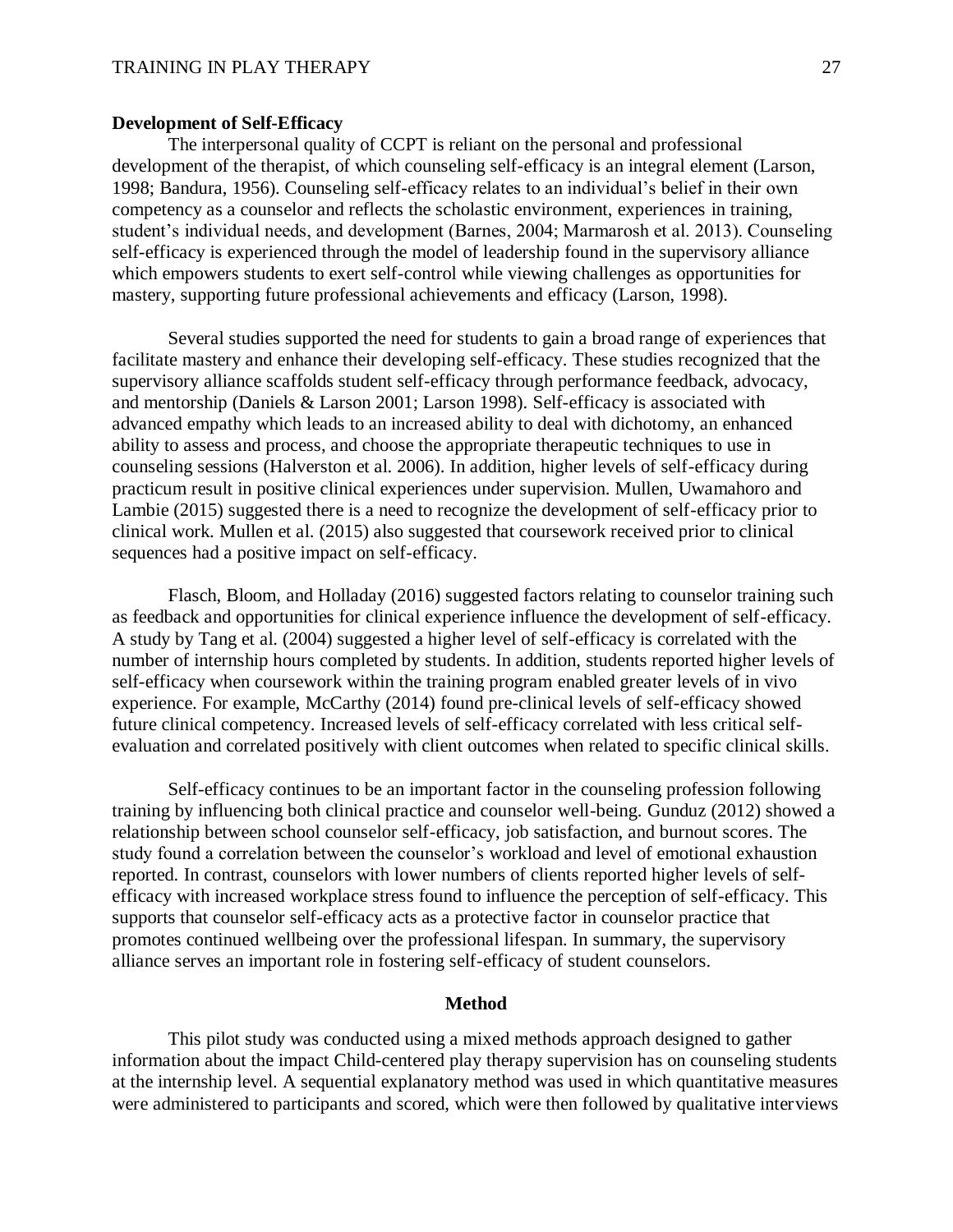conducted to use participants' perceptions of their experiences to further explain patterns and differences in their quantitative scores (Creswell & Plano-Clark, 2011). The study had three primary purposes: (1) to examine the internship supervisees' perception of their growth regarding their attitudes, skills, and knowledge of play therapy; (2) to examine the internship supervisees' levels of self-efficacy; and (3) to explore the internship supervisees' internal perception of obtaining child-centered play therapy supervision regarding their overall internship experience. Furthermore, the researchers sought to investigate two major questions regarding intensive supervision of play therapy: (1), "What are the overall patterns of growth that master's level play therapists experience during an intensive supervision experience," and (2) "What are the factors which contribute to this growth pattern."

This study explored the impact of child-centered play therapy supervision on intern graduate students. Researchers had each participant complete the Revised Play Therapy Attitude-Knowledge-Skills Survey (PTAKSS-Revised) prior to attending 6 weekly 1-hour long triadic play therapy supervision sessions. Following the final training session, the participants completed the PTAKSS as a post-test measure. Participants also completed the Counselor Activities Self-Efficacy Scale (CASES) weekly prior to supervision sessions. After the last supervision session participants then were asked to complete a short, structured interview about their supervision experience. Structured interviews were used allowing researchers to study the perception of the phenomenon of the growth of play therapy skills with students from a variety of backgrounds.

### **Participants**

The study was conducted at a suburban university in the southwestern United States. Graduate level students pursuing a master's degree in clinical mental health counseling interested in providing play therapy to children in an elementary school were invited to take part. Prior to pursuing this study, approval was granted from the institution review board of the university. To identify student participants at the university, the researchers used purposive sampling. The student participant criteria included the following: (1) completed an introductory course on play therapy, (2) were enrolled in internship, (3) were taking part in the school-based play therapy program offered by the university as an internship site, and (4) were in weekly supervision by a specialist in play therapy. As the purpose of this study was specific to play therapy, all students were counseling interns at a site which provided play therapy services only to children. Twelve students expressed interest in the study; however, only six chose to participate. The sample consisted of 4 females and 2 males. Four of the participants identified themselves as Caucasian, one identified as African American, and one identified as Hispanic. In addition, two participants were between the ages of 21- 25, two identified as being between the ages of 26-30, and lastly, two participants identified as being between the ages of 31-35. Please see the table below with pertinent demographics for the sample.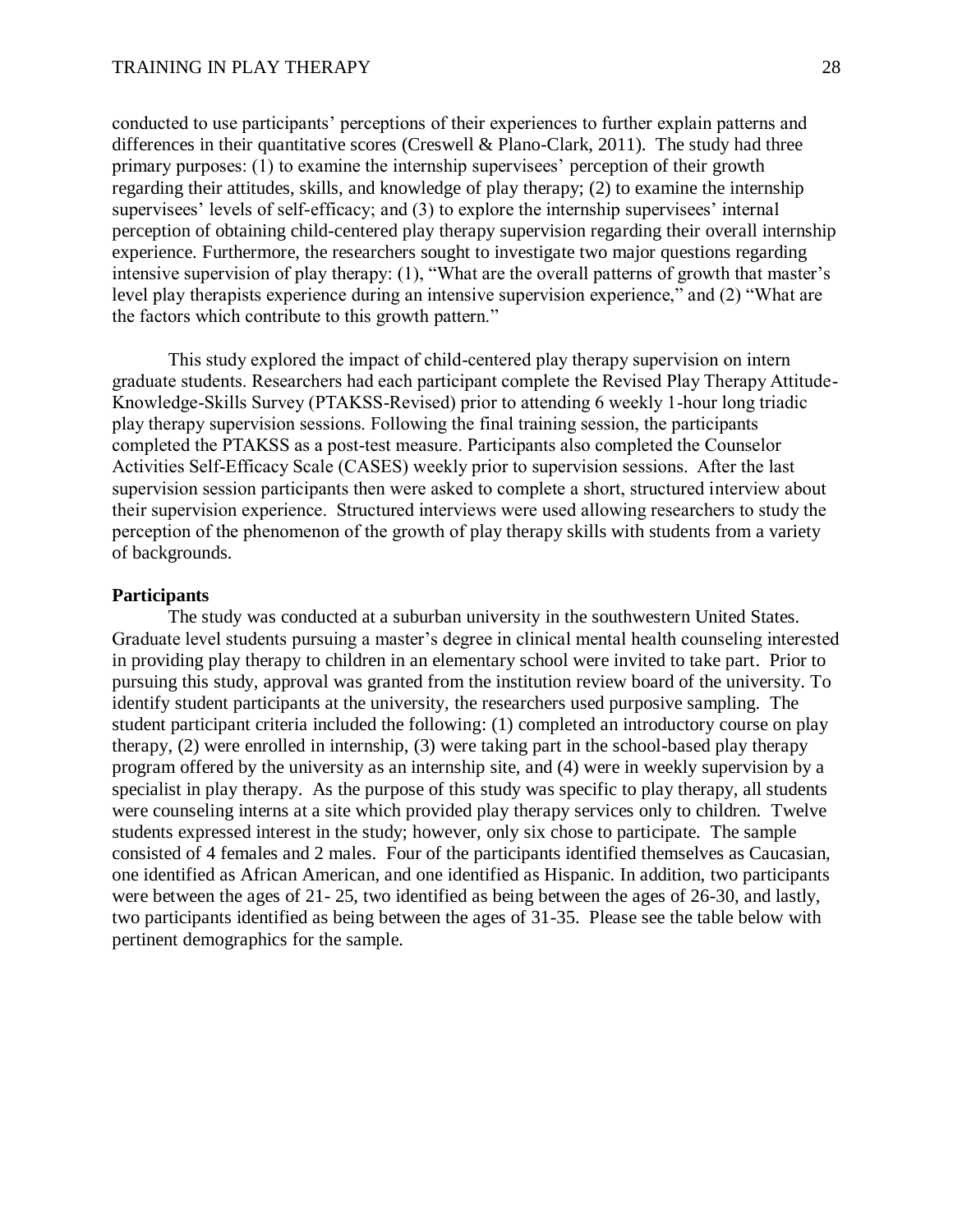|           | Participant   | Participant   | Participant  | Participant  | Participant  | Participant  |
|-----------|---------------|---------------|--------------|--------------|--------------|--------------|
|           | #1            | #2            | #3           | #4           | #5           | #6           |
| Age       | 28            | 43            | 24           | 28           | 27           | 24           |
| Gender    | Female        | Male          | Female       | Female       | Male         | Female       |
| Ethnicity | Caucasian     | Caucasian     | African      | Hispanic     | Caucasian    | Caucasian    |
|           |               |               | American     |              |              |              |
| Status in | Internship II | Internship II | Internship I | Internship I | Internship I | Internship I |
| Program   |               |               |              |              |              |              |

Table 1: *Participant Demographics*

## **Researchers**

The research team was comprised of two faculty members in a counseling and development program and one student. Both of the faculty members hold Ph.D.s in Counselor Education and Supervision and were the clinical supervisors for the internship students for the duration of the study. These supervisors both held credentials as Registered Play Therapist Supervisors and Board Approved Supervisors for Professional Counseling Interns. One of the faculty members identified as a Person-Centered counselor, while the other faculty member identifies as a Humanistic Developmental Counselor. For the study both supervisors provided feedback for the student intern to deliver Child-centered play therapy. Students were assigned to one of the two supervisors for the duration of their internship setting. Neither of the clinical supervisors were current instructors to any of the student intern participants, and thus they did not assign any grades to the student, only instructive feedback regarding the student's clinical skills. The third member of the research team is a doctoral student who holds a master's in counseling and is pursuing a doctorate in Early Childhood Development and Education. The researchers held a preliminary meeting before the analysis of data to engage in the bracketing process. Bracketing is defined as sorting out qualities as part of the researchers' own life and professional experience (Drew, 2004). Members of the research team discussed presuppositions regarding the growth process, counselor confidence, and rate of growth to bring those suppositions to the awareness of the research team in order to maintain the trustworthiness of the analysis of the data. Specifically, one of the presuppositions was that there would be an initial drop in feeling of self-efficacy from pre-test to the beginning of the study. Another presupposition was that students' knowledge would remain relatively stable, while skills and attitudes would increase gradually.

### **Measures**

**PTAKSS-Revised.** The PTAKSS-Revised (Kao & Change, 2007) is a 63 item Likert scale survey intended to measure the perceptions of beliefs, understanding, and perceived ability of developing play therapists. The PTAKSS-Revised is often used to measure the change of perceptions over time following play therapy instruction or training. The instrument comprises three specific domains (Attitudes, Knowledge, and Skills) which when totaled make up a comprehensive or total score. This comprehensive score reflects the developing play therapist's overall awareness and acceptance of the field of play therapy experienced by the trainee or supervisee. According to Lindo et al. (2012) high internal reliability and good split-half reliability have been established for the PTAKSS. For this study a pretest and posttest were administered.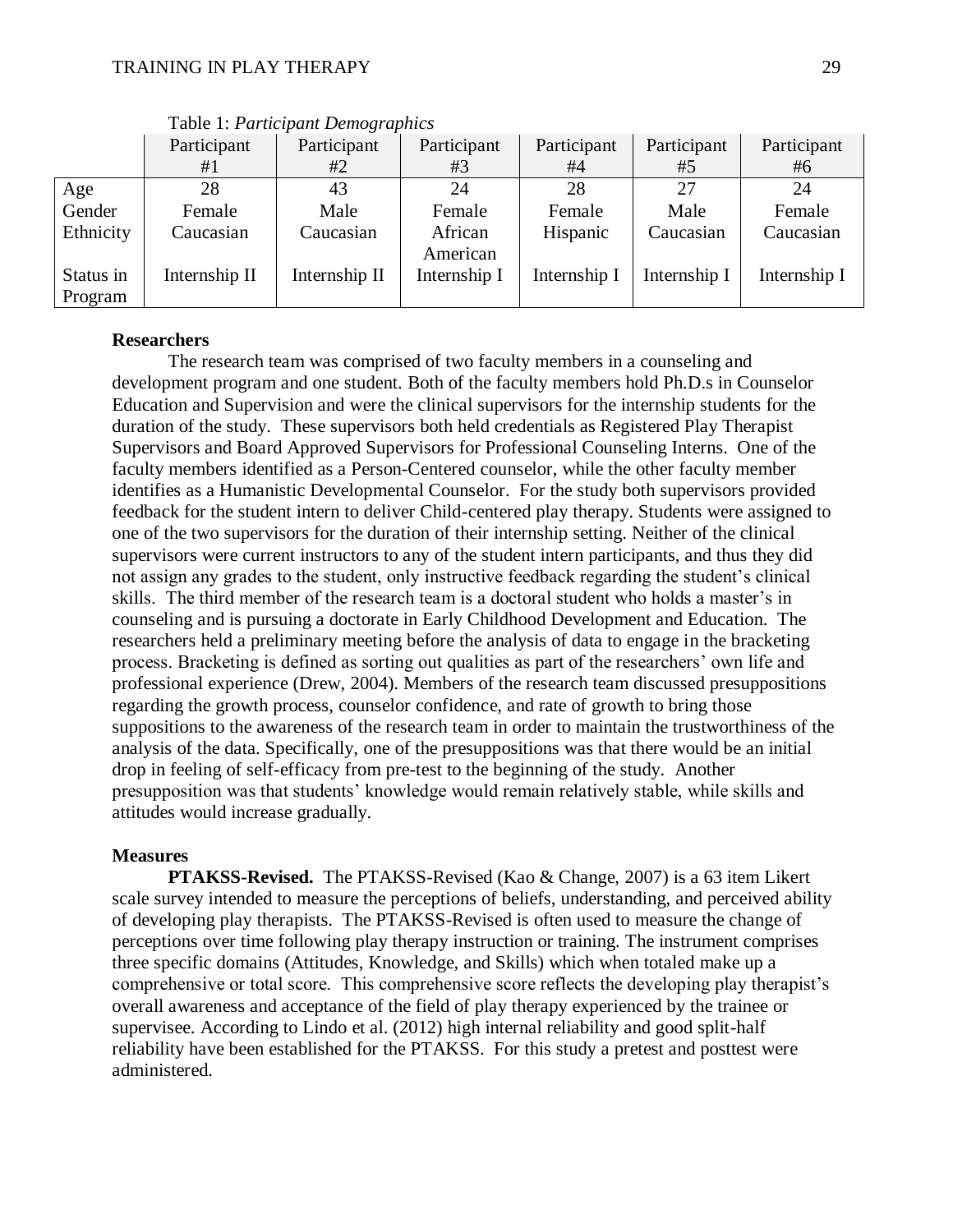**CASES.** The CASES (Lent, Hill, & Hoffman, 2003) is a scale designed to measure the self-efficacy of counselors regarding their ability to perform occupational tasks. This instrument attempts to measure the counselor's beliefs of counseling skills and abilities and improved competence in skills. The full scale has 41 items, with domains measuring structured helping skills, session management tasks, and ability to cope with challenging clinical situations. However, for this study only the first two domains were used. The first domain measuring structured helping skills contains 15 items. The second domain that measures session management tasks contains ten items. The CASES has been documented to be sensitive to growth counselors in training experience (Lent, Hill, & Hoffman, 2003). The internal consistency of the CASES was .97 for total scale, and it yielded test-retest reliability of .75 at an interval of two weeks. This instrument was completed directly after each supervision session each week.

**Interview Protocols.** Based on a review of the literature, the researchers utilized the three domains regarding play therapy clinical skills: Knowledge, Skills, and Attitudes. The interview focused on the ways in which students perceived their growth occurring throughout the period of intensive practice and supervision. The participants were provided with written interview protocols after the completion of the sixth supervision session which were then answered in written form by the participants. While this method did not allow for the gathering of non-verbal cues in data, it allowed for important factors in the trustworthiness of the data. First, it allowed for interviewees to self-check their responses to make sure that the words were not incorrectly written by interviewers. A list of the interview questions to each participant is provided in Table 1.

| <b>Attitudes</b>                                                                          | Knowledge                                                                                                                         | <b>Skills</b>                                                                                                                                                          |  |
|-------------------------------------------------------------------------------------------|-----------------------------------------------------------------------------------------------------------------------------------|------------------------------------------------------------------------------------------------------------------------------------------------------------------------|--|
| How would you describe<br>your comfort level with<br>conducting play therapy<br>sessions? | What do you feel like the most<br>crucial piece of knowledge you<br>have as a play therapist is?                                  | What play therapy skills do<br>you feel are difficult to<br>acquire?                                                                                                   |  |
| How do you feel about<br>being around children both<br>personally and<br>professionally?  | What do you feel is the piece<br>of knowledge which was most<br>difficult to understand or<br>acquire?                            | What play therapy skills are<br>the easiest to acquire?                                                                                                                |  |
| How has your play therapy<br>training impacted your<br>work as a counselor in<br>general? | How would you describe your<br>knowledge regarding play<br>therapy and working with<br>different kinds of presenting<br>problems? | What have you noticed about<br>your supervisor's perceptions<br>of your skill development?                                                                             |  |
| How would you describe<br>your confidence level as a<br>counselor?                        | How would you describe your<br>knowledge regarding applying<br>child development principles<br>to play therapy?                   | Discuss the rate at which<br>you've noticed your play<br>therapy skills developing and<br>what you think has<br>contributed to the speed of<br>your skill development? |  |

#### Table 2: *Interview Questions*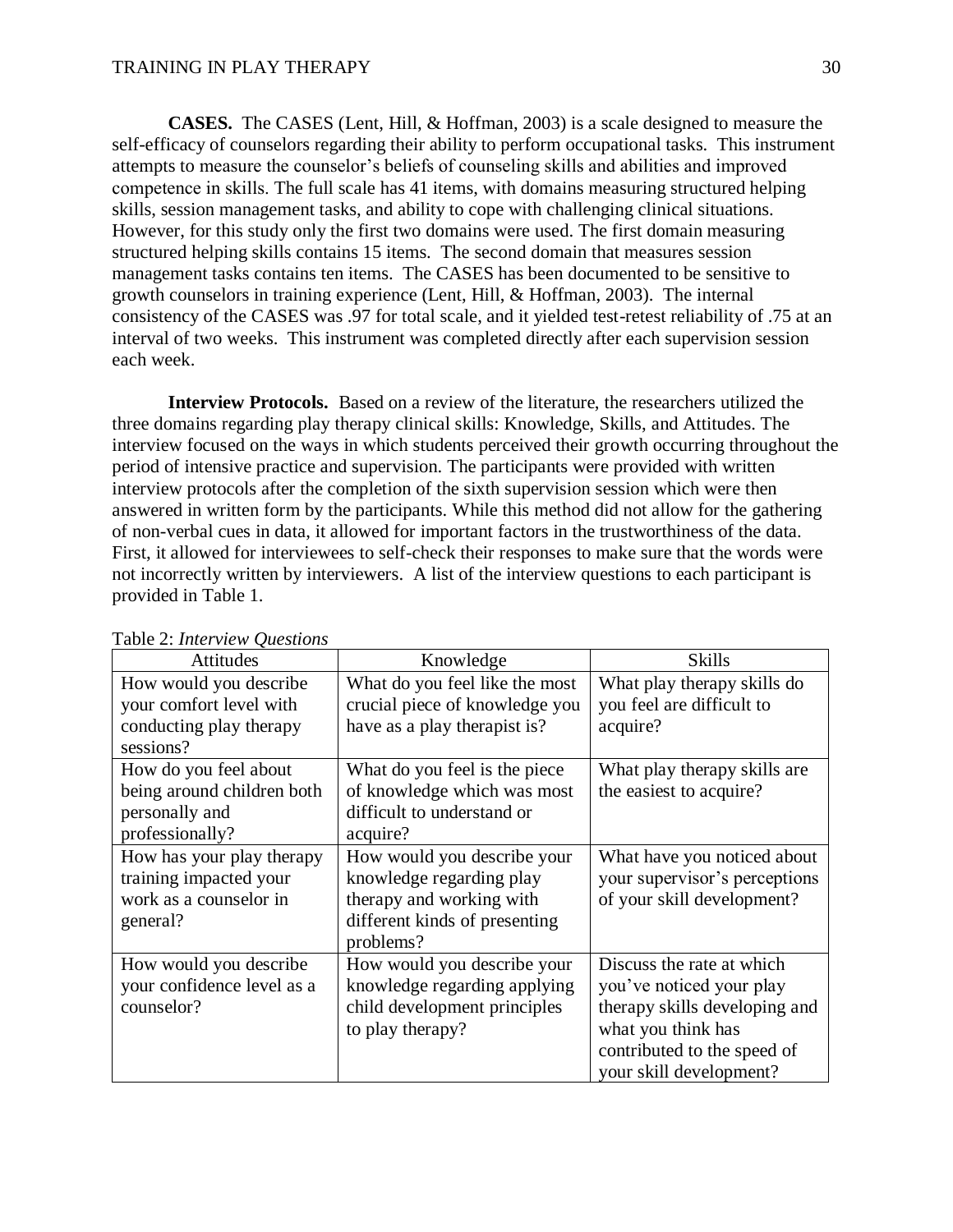## **Results**

## **Quantitative Analysis**

Descriptive statistics were used due to the small sample size. Mean scores at pre and post are provided to show the change that occurred over the six-week period for the PTAKSS-Revised subscales and total score. For the CASES weekly mean scores are included to show the growth over time. For the PTAKSS-Revised there are three subscales and a total score. The first subscale (Attitudes) at pretest the *M* =86, and at posttest *M* =98. For the Knowledge subscale at pretest the *M* =21.5 and at posttest *M* =22.83. For the Skills subscale of the PTAKSS-Revised at pretest *M* =118.5, and at posttest *M=*128*.* Total Score on the PTAKKS-Revised at pretest was *M*  =226 and at posttest *M* =248.83.

|               | Pre   | Post   |
|---------------|-------|--------|
| Attitudes     | 86    | 98     |
| Knowledge     | 21.5  | 22.83  |
| <b>Skills</b> | 118.5 | 128    |
| Total         |       | 248.83 |

Table 3: *Pre & Post Mean Scores of the PTAKKS-Revised*

For the purpose of demonstrating growth, the mean scores of the pre and post data collection points are provided for the two domains of the CASES. For the initial domain measuring structured helping skills pretest was  $M = 89.83$ , and posttest was  $M = 106.5$ . For the second domain measuring session management tasks the initial results were *M =*55.17 at pretest and  $M = 75$  at posttest. Mean scores for each weekly administration for the two domains of the CASES are provided in the table below.

|               | Week 1 | Week 2 | Week 3 | Week 4 | Week 5 |
|---------------|--------|--------|--------|--------|--------|
| <b>Skills</b> | 89.83  | 82     | 88.5   | 93.5   | 106.5  |
| Session       | 55.17  | 56.5   | 61     | 61.83  | 75     |
| Management    |        |        |        |        |        |

Table 4: *Weekly Mean Scores of CASES*

### *Qualitative Analysis*

Transcribed interviews were uploaded into OpenCode software that facilitates the coding process. Each team member individually coded each interview using open codes. Three different coding methods were used. First the descriptive coding method was used, which is defined by Saldana (2009, p. 70) as "summarizing in a word or short phrase- most often as a noun- the basic topic of a passage of qualitative data." A second method used within the first cycle of coding was the emotion coding method which is defined as labeling the emotions recalled and/or experienced by the participant (Saldana, 2009). This coding method was used in particular because an area of interest was the individual experience of the counseling interns as they developed through this process. These emotion codes help the researchers to understand that experience and develop an understanding and response to issues related to emotional reactions that participants described in the supervision and intensive practice experience. The final coding method used in the first-cycle coding was process coding. Process coding "uses gerunds to connote action in the data" (Saldana, 2009, p. 77). Process coding is useful in studies that wish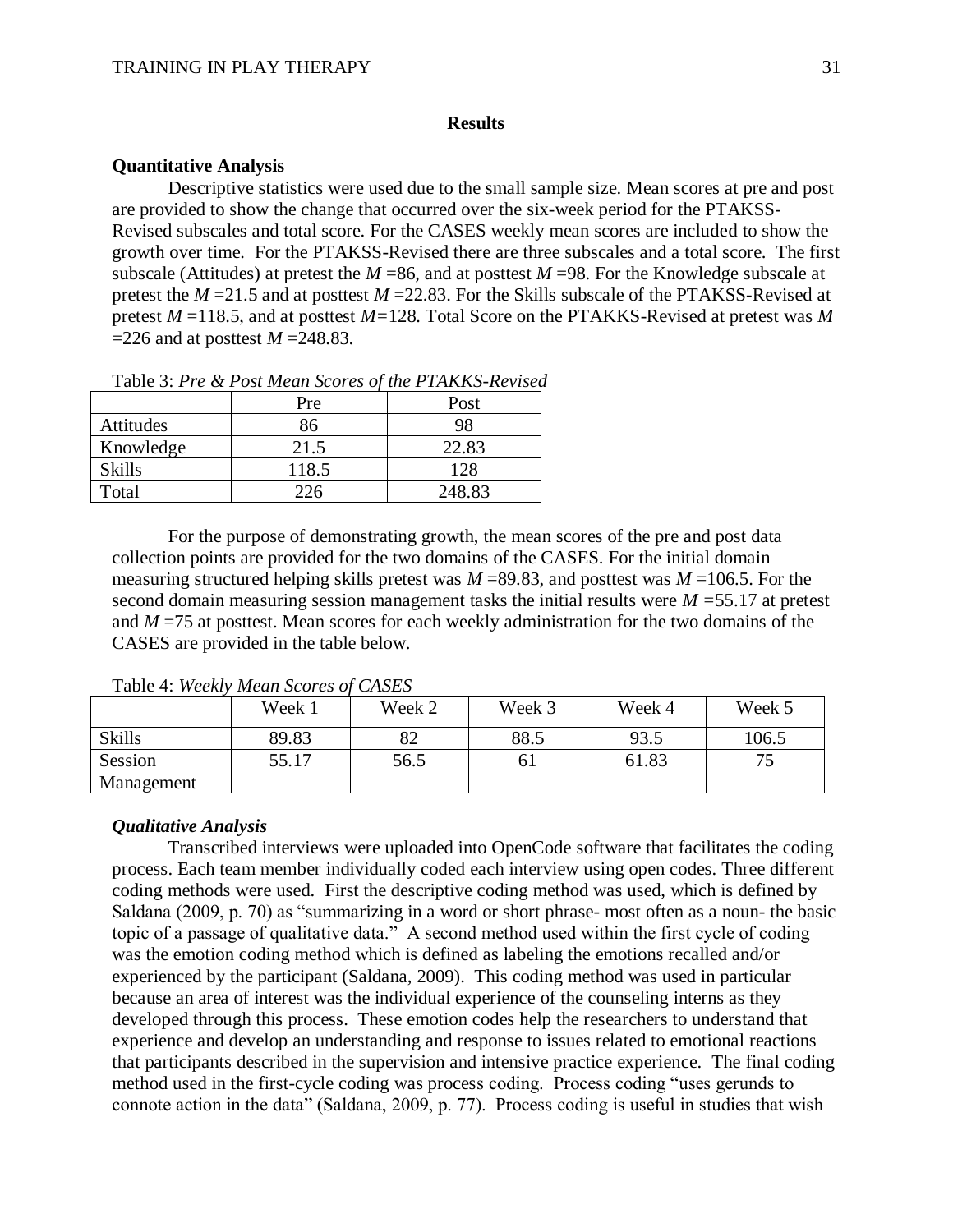to examine, "ongoing actions/interactions/emotion taken in response to situations." (Corbin & Strauss, 2008, 96-97).

After each team member had finished their first cycle coding, they engaged in the second cycle coding method of pattern coding. Pattern codes are explanatory codes that help provide an emergent theme or explanation into more meaningful units of analysis. After completing this second cycle of coding, the researchers conducted a research meeting in which they discussed the codes derived from the interviews and emergent themes.

### **Trustworthiness**

In response to potential preconceived hypotheses, the researchers took steps to ensure the credibility of the study. The senior researcher provided training in coding to the entire research team. The team was provided a lecture about the nature of qualitative research and coding. The team then participated in a practice coding exercise with a sample transcript. The practice exercise required all researchers to independently code the document. The group was instructed to use open coding to provide process codes, gerund codes, emotional codes, and second level codes. Codes were assigned to meaningful units of five lines of transcript text. Then the research team convened and discussed the codes that they had assigned. Through discussion the research team came to a conclusion about specific coding decisions. Prior to analyzing the collected data, the researcher's potential biases and preconceptions were discussed in research meetings to bracket. Each researcher individually coded each interview, which was then presented in the research meetings. This led to the confirmation of similar codes, as many of the researchers had similar codes for similar units of meaning. If disagreements occurred, the senior researcher facilitated a discussion among the entire research team discussing both the similarities and differences in the perspectives of members. Once this discussion occurred, the members discussed potential compromises or codes which all researchers felt accurately represented the content of the transcript.

#### **Findings**

The researchers uncovered three major themes: (1) Growth Process, (2) Experiences in Assuming the Therapeutic Role, and (3) Conflict and Challenges in Growth as a Counselor. The first theme highlights different experiences that supervisees have in terms of their growth process regarding the rate of growth and different growth. The second theme illustrates some different experiences that supervisees found regarding assuming the role as the therapist as they transitioned from being a student to be a clinical intern. The final theme was primarily focused upon the struggles that the client experienced in growing in a real clinical environment which was not always as perfect as the experience they imagined.

**Growth Process.** Four of the six participants noted that they felt their growth as clinicians could be characterized as rapid. Participant six stated, "I have noticed that my play therapy skills are growing more rapidly overall." This participant further elaborated that they believed an, "increase in self-awareness, a wider variety of presenting problems in my caseload and beneficial supervision" were the primary contributors to their growth. Participant two noted that he believed, "Each week my skills improve within different areas." Showing that while the overall experience of growth was rapid it seemed to vary in what kinds of skills were the area of growth from week to week. Students discussed different areas of growth. Some participants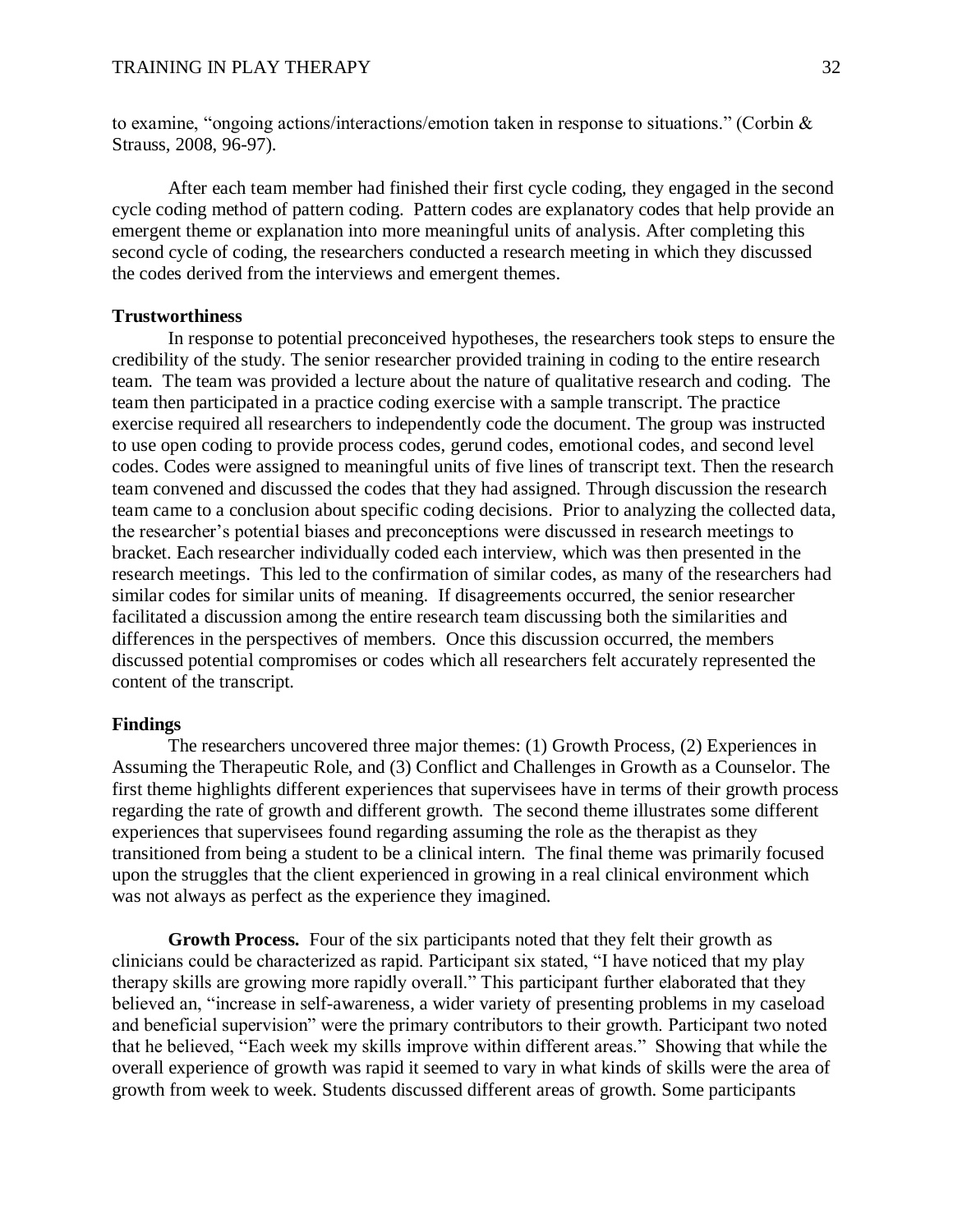discussed the professional growth they experienced in gaining play therapy clinical experience. Five of the participants discussed developing professional skills such as tracking the play of a child or developing the ability to return responsibility rather than solve a problem for the child. However, participant three discussed how this intensive experience was especially helpful in promoting personal growth. She stated, "I feel that I am constantly working on my confidence as a counselor," while participant two stated, "Although not every moment has been straightforward, the anxiety I have encountered has continued to become manageable through learning and experience." All the participants acknowledged that a key part of their experience was not only developing the professional skills needed for counseling but also developing personal characteristics.

**Assuming the Therapeutic Role.** In their interviews all the students referenced important experiences related to taking on the role of the therapist. One theme that emerged over many of the interviews was the importance of therapeutic presence. Participant six stated, "My play therapy training has helped me to be more present, become more accepting of my mistakes within a session…." Five of the participants discussed the importance of self-acceptance as a part of being a play therapist. The relational aspect of therapy was one important aspect of the process that all the participants remarked on and participant six stated, "I believe the most crucial piece of knowledge is understanding how powerful the experience of the therapeutic relationship is to the client."

Besides therapeutic presence, the difficulty in separating professional life from personal life was discussed. Stoltenberg (1997) discussed how in certain phases of counselor development when the counselor develops high levels of self- and other- awareness they may find they have a decreased sense of motivation from the emotional exhaustion that occurs from possessing acute awareness and empathetic attunement with clients. In such cases it may be difficult to separate personal life from professional life or to "turn off" such empathic sensitivity. In particular participant three said, "Despite my efforts to keep my professional life apart from my personal life, thoughts of how the children are doing continue to cross my mind, no matter the setting."

**Conflict and Challenges in Growth as a Counselor.** The participants in this study noted several areas in which as clinicians they felt they needed further growth, and they identified areas of frustration as clinicians. One of the most common responses was centered on the lack of knowledge of child development as a new clinician. Several participants described that they had an academic knowledge of the principles of child development but felt ill-prepared to apply that knowledge in a therapeutic setting. One participant stated, "I have an idea of how I can pinpoint development issues in play therapy, but as far as a thorough knowledge base on how to apply the principles I am still inexperienced." Another common area of challenge was the play therapy skill of applying themes. Ray (2011) defines identifying themes as identifying the coherent metaphor from which the child communicates the meaning he or she attributes to experience" (p.106). The struggle of the students is quite natural, and as Ray (2011) indicated very little is written about the identification of themes in play therapy. In fact, a literature search in the International Journal of Play Therapy only yields two articles in the past 26 years whose primary topic is the discussion of themes. Particularly participants reported difficulties identifying what is and is not a theme and determining how persistent it might be in the child's life outside the playroom.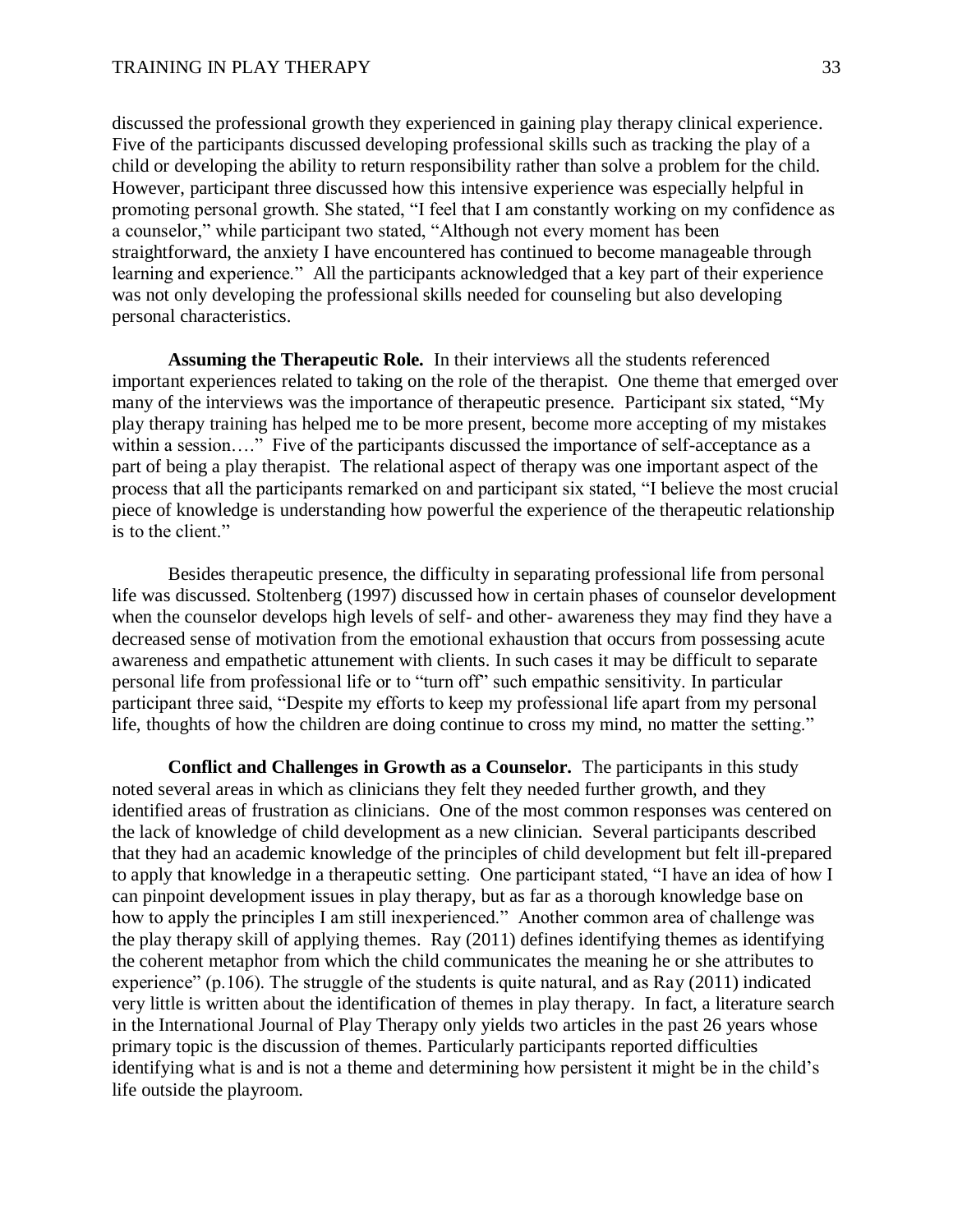### **Discussion**

This study sought to address two major questions regarding intensive play therapy supervision, (1), "What is the overall pattern of growth that master's level play therapists experience during an intensive supervision experience?" and (2)"What are the factors which contribute to this growth pattern?"

The quantitative data yielded from this study provides some interesting implications for the growth pattern of play therapists under intensive supervision. The analysis of the *PTAKSS,* yielded some interesting results. A comparison of subscale scores from pre-test to post-test shows that over time the attitudes and skills of the participants increased, while the knowledge of the students remained the same. This may be due to a lack of instructional material during this time period, or this may be due to student's perceiving they have a firm grasp on working or a false sense of confidence with clients initially, but when confronted with the complexity of attending to the client in the moment a lack of experience arose. As the duration of supervision increased, the student's skills also increased, but the comprehension that there is more to learn did as well.

An analysis of both domains of the CASES tended to indicate sporadic patterns of growth. The results show that from the first to second data-point, perceptions of self-efficacy remained the same or even diminished somewhat, which may result from students with high levels of confidence entering fieldwork and after being met with the frustrating realities of counseling adjust their confidence and perception of self-efficacy accordingly. For both domains, there were sharp increases in perception of self-efficacy from the fourth data collection point to the fifth data collection point.

The qualitative data from this study provided insight into the experiences of participants and their perception of what led to their growth over intensive supervision. All the participants discussed the theme of growth in terms of personal awareness and assuming the therapeutic role. Thus, it appears supervision that provides a warm atmosphere and discussing personal reactions to assuming the therapeutic role may well contribute to developing skills and attitudes of becoming a therapist. These findings correlate with studies that indicate supervision encompasses a broad range of domains that support both professional and personal growth such as self – awareness and skills development (Wheeler & Richards, 2007). These domains of growth are of clinical importance given they are also associated with client outcomes in counseling (Halverston, Miars & Livneh, 2006).

For the play therapy supervisor these results support several issues which may be important to address in supervision and in the overall training of a play therapist. First is that the expected growth for play therapists can be sporadic with large leaps along with periods of plateaus and inconsistent skill acquisition. A common saying among play therapists is as Landreth (2012) says, "Some children are like molasses, some children are like popcorn" (p. 57). This quote shows that children sometimes exhibit rapid and sudden growth while others seem to exhibit slow and steady growth. The growth of children can be unpredictable. Based on some results in our study, this aphorism has applications for the play therapist in training. Play therapy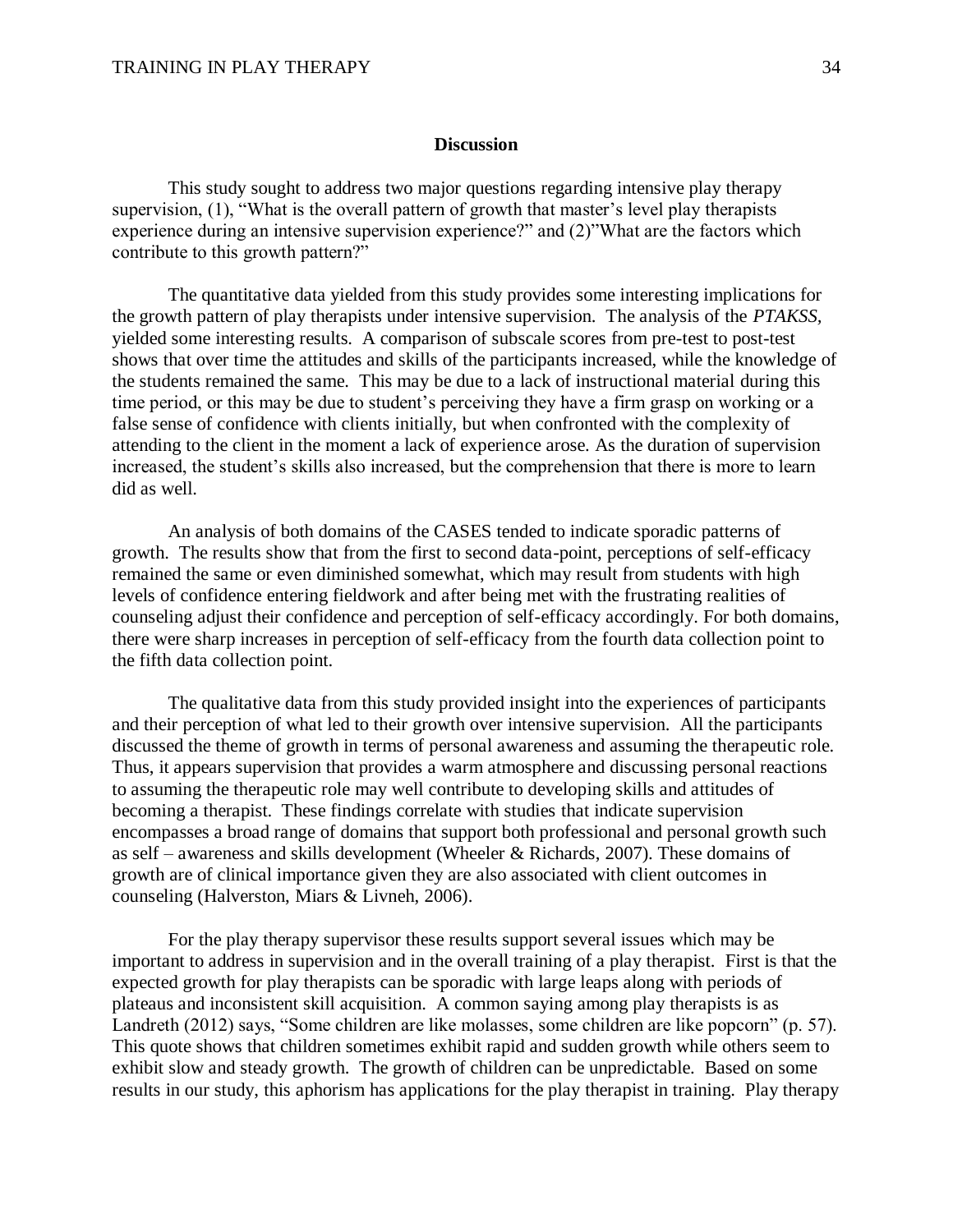supervisors should know sometimes students will be like "popcorn" and seem to gain and apply skills rapidly. At other times, they may seem as molasses and seem to be very slow to integrate skills, knowledge, and attitudes into their professional practice.

Providing a focus on personal characteristics and emotional/personal responses to becoming a therapist may become the focus of supervision as opposed to case conceptualization or play therapy techniques. This student factor is also reflected in previous literature on supervision which indicates different supervisory styles may result in different student outcomes, such as satisfaction with supervision or increased self-efficacy (Fernando & Hulse-Killacky, 2005). It appears awareness of the student's personal needs and their intrinsic motivations is an important consideration within the supervisory relationship, as well as the creation of a collaborative focus that supports self-directed practice (Stulmaker, Lertora & Garza, 2015; Merry, 2001).

One challenge that was identified by many therapists was that they may have known certain principles, but the application of developmental principles or identification of play therapy themes were hard to operationalize. The application of human development principles and identification of play themes remains a challenge for play therapists, which may show a need for increased focus in play therapy curriculum or specialized practice in play therapy supervision.

*Limitations*. Due to the exploratory nature of this study, the sample was limited. The sample size was restricted in size, diversity, and geographical location. Caution should be used when attempting to apply the results to larger groups which may differ significantly from the participants used in the study. Further research of this topic should include larger scale research of supervision of intensive play therapy experiences. Another limitation of this study is that both the quantitative measures as well as the qualitative interviews were based on self-report. As a result, these findings may be impacted by the participant's unique perspectives and selfunderstanding. Further research could also include the effects of intensive play therapy experiences in different settings such as clinical settings and with practitioners of varying levels of experience.

### **Conclusion**

This study explored the growth of master's level students who took part in an intensive play therapy supervision experience. This study highlighted the unique growth pattern that students in intensive supervision may experience; it has highlighted some important factors in facilitating the growth of play therapists. Play therapists need a focus on personal responses to adopting the role of the counselor, as well as addressing anxiety and the lack of confidence that is a natural part of becoming a mental health professional. This study helps highlight skills and knowledge sets that may be more difficult to address through supervision and may need increased attention both in supervisor settings and curricular experiences in play therapy. Principles of development are key to the application of play therapy; however, these concepts can be difficult to apply in practice or even recognize during a play session. Themes are also a much-misunderstood topic with which students continue to feel mystified. It appears that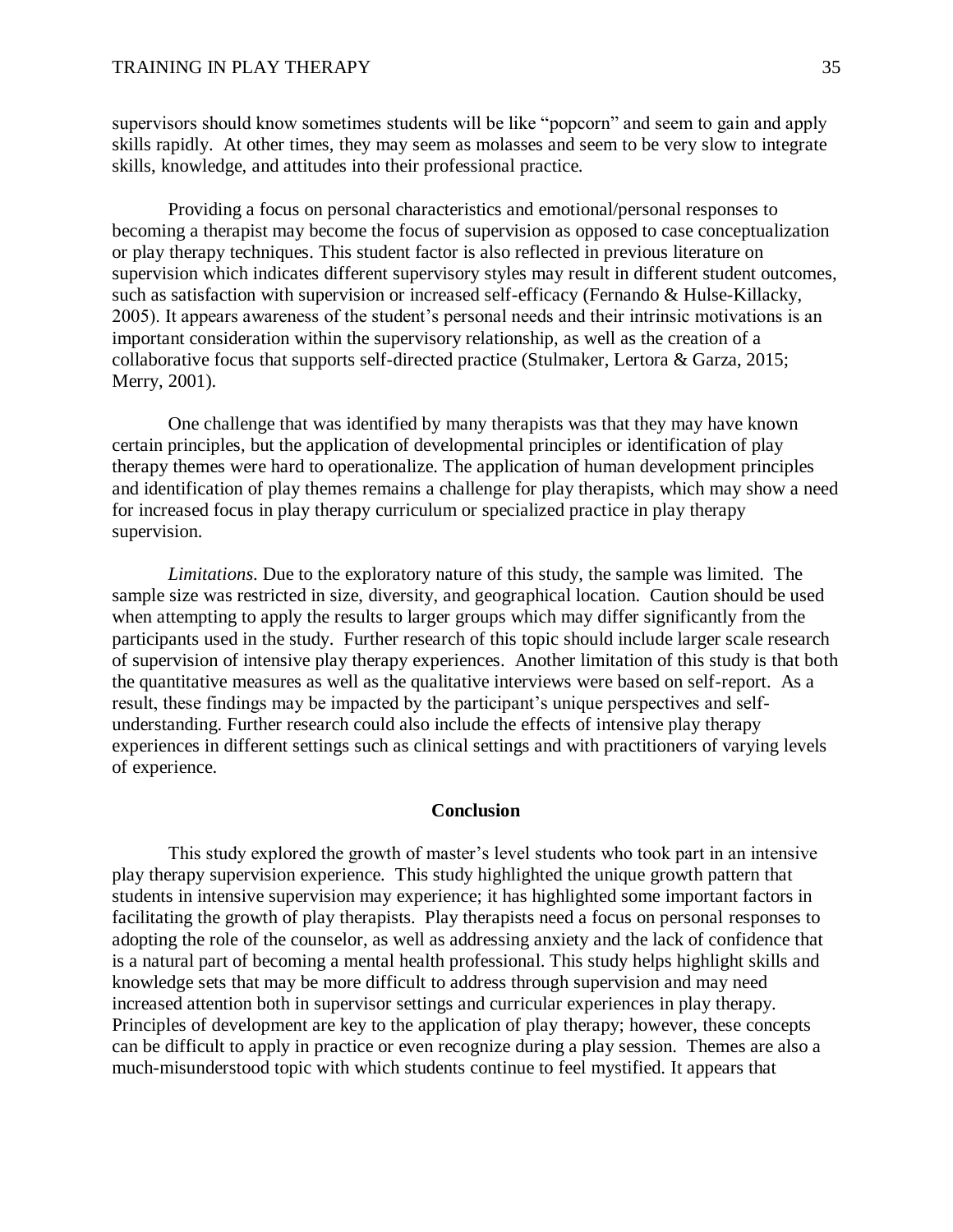including theme work with supervision practices would improve intensive training experiences and improve the practice of play therapy supervision, which has to date been researched little.

## References

- Allen, V., Folger, W., & Pehrsson, D. E. (2007). Reflective process in play therapy: A practical model for supervising counseling students. *Journal of Education, 127*(4), 472-479.
- Bandura, A. (1956). Psychotherapist's anxiety level, self-insight, and psychotherapeutic competence. *Journal of Abnormal and Social Psychology, 52*, 333-337. doi:10.1037/h0043075
- Barnes, K. (2004). Applying self-efficacy theory to counselor training and supervision: A comparison of two approaches. *Counselor Education and Supervision, 44*, 56-69
- Bratton, S., Landreth, G., & Homeyer, L. (1993). An intensive three-day play therapy supervision training model. *International Journal of Play Therapy, 2,* 61-79.
- Briggs-Gowan, M. J., & Carter, A. S. (2008). Social-emotional screening status in early childhood predicts elementary school outcomes. *Pediatrics*, *121*(5), 957–962.
- Cashwell, T. H., & Dooley, K. (2001). The impact of supervision on counselor self-efficacy. *The Clinical Supervisor, 20*, 39–47. doi: 10.1300/J001v20n01\_03
- Corbin, J., & Strauss, A. (2008). *Basics of qualitative research: Techniques and procedures for developing grounded theory* (3rd ed.). Thousand Oaks, CA: Sage.
- Crane, J., & Brown, C. (2003). Effectiveness of teachers play therapy attitudes and skills to undergraduate human service majors. *International Journal of Play Therapy, 12*, 49-65.
- Creswell, J. W., & Plano, C. V. L. (2011). *Designing and conducting mixed methods research*. Los Angeles: SAGE Publications.
- Daniels, J., & Larson, L. (2001). The impact of performance feedback on counseling selfefficacy and counselor anxiety. *Journal of Counselor Education and Supervision, 41,*  120-130.
- Drew, N. (2004). Creating a synthesis of intentionality: The role of the bracketing facilitator. *Advances in Nursing Science 27*(3), 215-223.
- Evans, S. & Weist, M. (2004). Commentary: Implementing empirically supported treatments in the school settings: What are we asking? *Clinical Child and Family Psychology Review*, *7*(4), 263-267
- Fall, M., Drew, D., Chute, A., & More, A. (2007). The voices of registered play therapists as supervisors. *International Journal of Play Therapy*, *16*(2), 133–146. doi:10.1037/1555- 6824.16.2.133.
- Fernando, D., & Hulse-Killacky, D. (2005). The relationship of supervisory styles to satisfaction with supervision and the perceived self-efficacy of master's-level counseling students. *Journal of Counselor Education and Supervision, 44*, 293-304.
- Flasch, P., Bloom, Z., & Holladay, K. (2016). Self-efficacy of counselor trainees in prepracticum: A phenomenological study. *Journal of Counselor Practice, 7*(1), 1-20.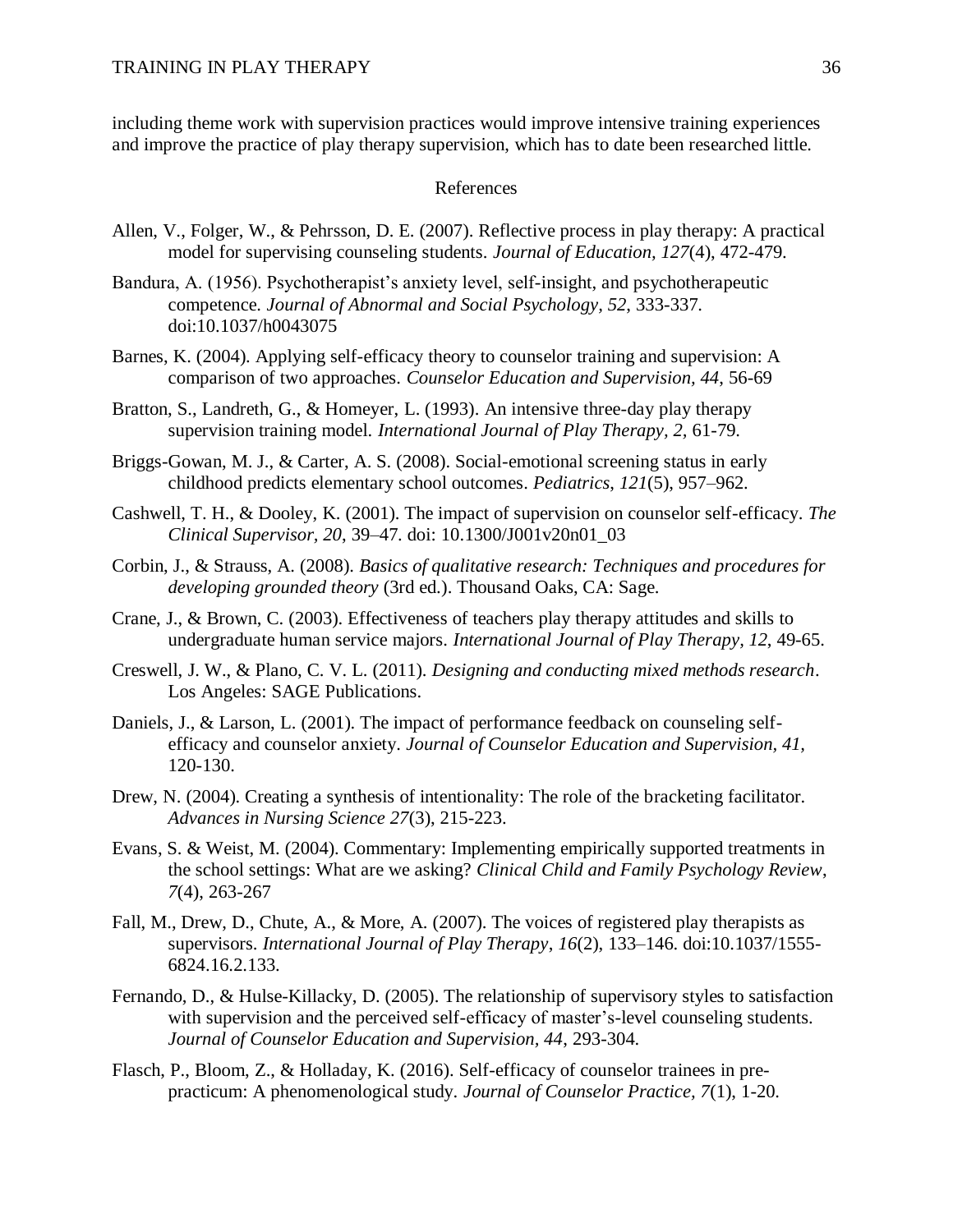- Flasch, P., Taylor, D., Clauber, R. & Robinson, E. (2017). Examining students self-perceived competence and comfort in an experiential play therapy counseling course: A single group pretest-posttest investigation. *International Journal for the Scholarship of Learning and Teaching, 11,* 1-6.
- Gunduz, B. (2012). Self-efficacy and burnout in professional school counselors. *Journal of Educational Sciences: Theory and Practice, 12*(3), 1761-1767.
- Halverston, S., Miars, R., & Livneh, H. (2006). An exploratory study of counselor education student's moral reasoning, conceptual level, and counselor self-efficacy*. Journal of Counseling and Clinical Psychology, 3.*
- Holmes, G., & Abington-Cooper, M. (2000). Pedagogy vs. andragogy: A false dichotomy. *Journal of Technology Studies, 26*(2), 50-55.
- Homeyer, L. E., & Brown, C. J. (2002). The Intensive, three-week interim semester: Is it effective? *TCA Journal, 30*, 34-42
- Homeyer, L. E., & Rae, A. (1998). Impact on semester length on play therapy training. *International Journal of Play Therapy, 7,* 37-49.
- Kagen, S., & Landreth, G. (2009). Short-term child-centered play therapy training with Israeli school counselors and teachers. *International Journal of Play Therapy, 18,* 207-216.
- Kao, S., & Change, J. M. (2007). A report on revising the Chinese version of play therapy attitude knowledge-skill survey. *Psychology Testing, 54,* 121–146.
- Kao, S., & Landreth, G. L. (1997). Evaluating the impact of child-centered play therapy training. *International Journal of Play Therapy, 6,* 1–20.<http://dx.doi.org/10.1037/h0089405>
- Knowles, M. (1980). *The modern practice of adult education, revised and updated*. Englewood Cliffs: Prentice Hall Regents.
- Kranz, P., & Lund, N. L. (1994). Recommendations for supervising play therapists. *International Journal of Play Therapy, 3*(2), 45-52. http://dx.doi.org/10.1037/h0089168
- Landreth, G. L. (2012). *Play therapy: The art of the relationship* (3rd ed.). New York, NY: Brunner Routledge.
- Larson, L. (1998). The social cognitive model of counselor training. *The Journal of Counseling Psychology, 26*, 179-218.
- Lent, R. W., Hill, C.E., & Hoffman, M. A. (2003) Development and validation of the Counselor Activity Self-Efficacy Scales. *Journal of Counseling Psychology, 50*(1), 97-108.
- Lindo, N., Chiao-Feng, C., Carlson, S., Sullivan, J., Akay, S., & Meany-Walen, K. (2012). The impact of child-centered play therapy training on attitude, knowledge, and skills. *International Journal of Play Therapy, 21,* 149-166
- Marmarosh, C. L., Nikityn, M., Moehringer, J., Ferraioli, L., Kahn, S., Cerkevich, A., . . . Reisch, E. (2013). Adult attachment, attachment to the supervisor, and the supervisory alliance: How they relate to novice therapists' perceived counseling selfefficacy. *Psychotherapy, 50*(2), 178-188. http://dx.doi.org/10.1037/a0033028
- McCarthy, A. K. (2014). Relationship between rehabilitation counselor efficacy for counseling skills and client outcomes. *Journal of Rehabilitation, 80*(2), 3-11.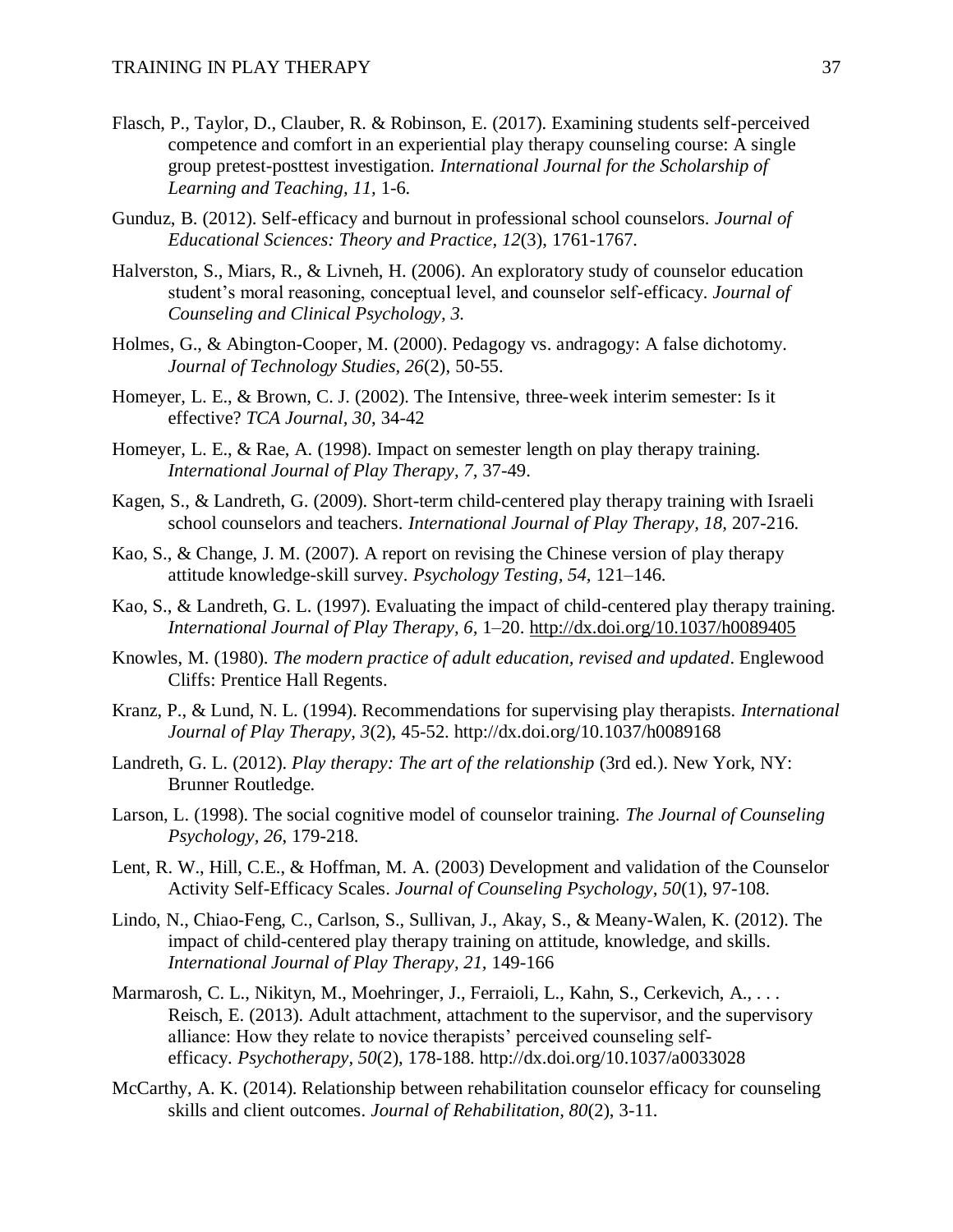- Merriam, S. (2001). Andragogy and self –directed learning: Pillars of adult learning theory. *New Directions for Adult and Continuing Education, 2001*(89), 3-60.
- Merry, T. (2001). Congruence and Supervision of client-centered therapists. In G. Wyatt (Ed), *Congruence. Rogers' therapeutic conditions; Evolution, theory and practice, 1*, 174-183. Ross-on-Wye, UK: PCCS Books.
- Metcalf, L. M. (2003). Countertransference among play therapists: Implications for therapist development and supervision. *International Journal of Play Therapy, 12*, 31-48.
- Merikangas, K. R., He, J., Burstein, M., Swanson, S. A., Avenevoli, S., Cui, L., … Swendsen, J. (2010). Lifetime Prevalence of Mental Disorders in US Adolescents: Results from the National Comorbidity Study-Adolescent Supplement (NCS-A). *Journal of the American Academy of Child and Adolescent Psychiatry, 49*(10), 980–989.
- Moustakas, C. (1959). *Psychotherapy with children: The living relationship*. New York: Harper and Brothers Publishers.
- Mullen, P., Uwamahoro, O.Blount, A., & Lambie, G. (2015). Development of counseling students' self-efficacy during preparation and training. *The Professional Counselor, 5*(1), 175-184.
- Muro, J., Stickley, V., Muro, L., Blanco, P. & Mei-Hsiang Tsai (2015). Considerations for Elementary schools and university collaborations: A guide to implementing counseling research. *The Journal of Research Administration, 1*(46), 102-117
- Muro, J., Holliman, R., Blanco, P., & Stickley, V. (2015). Exploring play therapy training: An investigation of the impact of practice on attitudes, knowledge, and skils with with master's level students. *International Journal of Play Therapy, 24*(4) 234-247.
- National Research Council (NRC) and Institute of Medicine (IOM). (2009). *Preventing mental, emotional, and behavioral disorders among young people: progress and possibilities*. Washington, DC: The National Academic Press.
- Palladino-Schultheiss, D. (2005). University-urban school collaboration in school counseling. *Professional School Counseling, 8*(4), 3330-336
- Pereira, J., & Smith-Adcock, S. (2013). The evaluation of a child-centered play therapy workshop for school counselors. *International Journal of Play Therapy, 22,* 129-142.
- Perryman, K. L. (2016). Play Therapy in Schools. In O'Connor, K., Schaeffer, C., Braverman, L. (2nd Ed.), *Handbook of Play Therapy* (485-504). Hoboken, NJ: Wiley & Sons
- Pew, S. (2007). Andragogy and pedagogy as foundational theory for student motivation in higher education. *InSight: A Collection of Faculty Scholarship, 2*, 14-25.
- Ray, D. C., & Bratton, S. C. (2010). What the research shows about play therapy: 21st century update. In J. N. Baggerly, D. C. Ray, & S. C. Bratton (Eds.), *Child-centered play therapy research: The evidence base for effective practice* (pp. 3–33). Hoboken, NJ: Wiley.
- Ray, D. (2004). Supervision of basic and advanced skills in play therapy. *Journal of Professional Practice, 32,* 28-40.
- Ray, D. (2011). *Advanced play therapy: Essential conditions, knowledge, and skills for child practice*. New York, NY: Routledge.